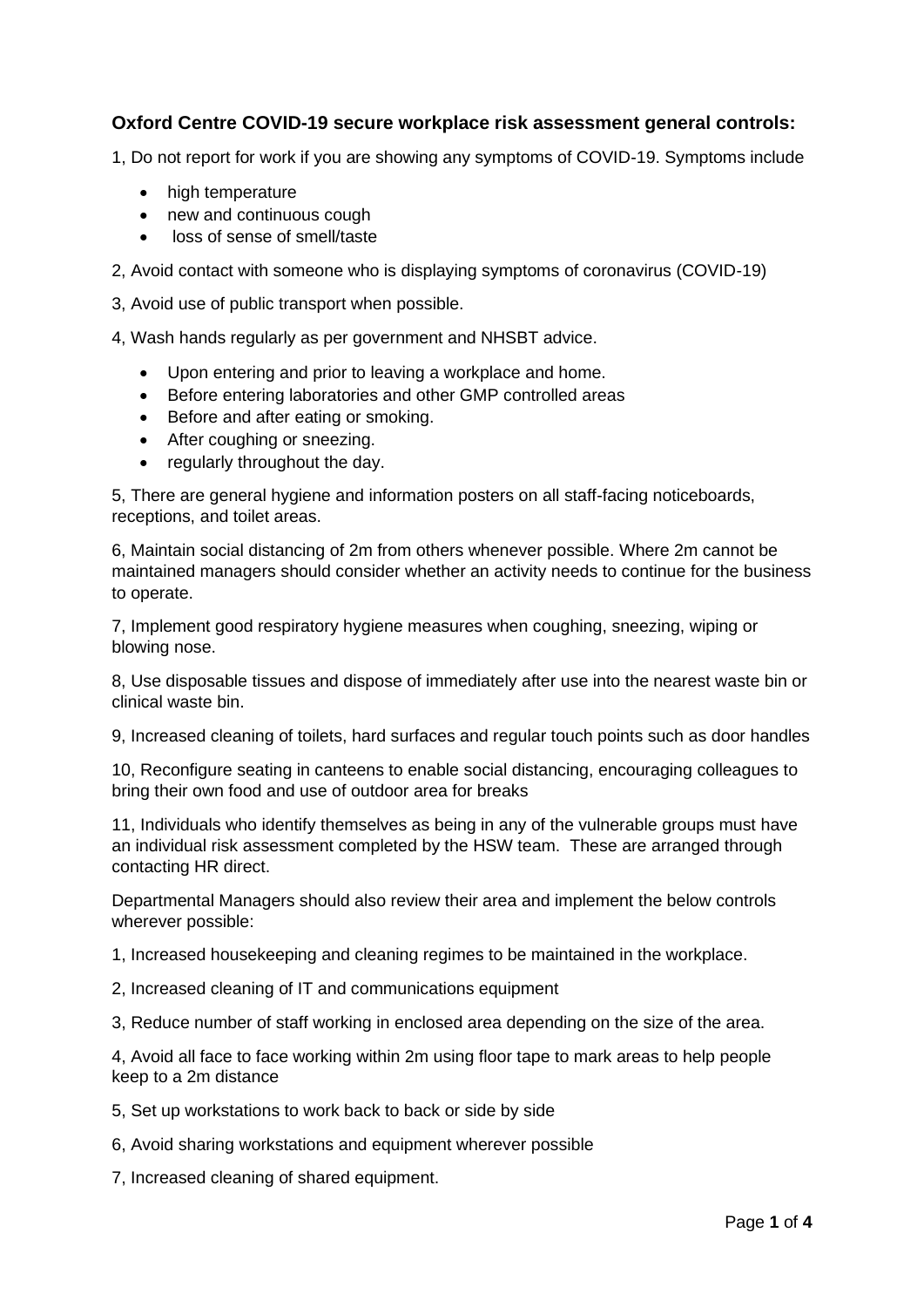8, Provide alternative work areas that allow the individual to work either in isolation or maintain 2m social distancing.

9, Rearranging work areas to allow more space between individual processes and workstations.

10, If possible, move or rearrange equipment to create larger walkways to help with social distancing.

11, Arrange for all deliveries into and out of the department to be received and dispatched within a pre-arranged area with rules in place to maintain social distancing.

12, Any large deliveries are to be put into the vestibule/ collection area by department staff before the receiver is allowed into the area to collect it.

13, Where possible consider one-way systems around the department.

14, Adjust work patterns to facilitate potential for shifts through 24 hours enabling production to continue nonstop.

15, Staggered breaks and finish times.

16, Implement Staff rotation and arrange for staff to work in cohorts where possible.

17, Display a variety of signs to remind staff about social distancing and good hand washing techniques and reassure them of maintaining a COVID19 secure workplace.

18, Reduced number of meetings but if held reduce numbers attending to maintain social distancing

19, Daily communications to emphasise social distancing

20, Provide additional supervision to ensure these measures are always implemented

If after the review there are situations or circumstances identified within the department where work activity requires colleagues to work face to face, in enclosed spaces, for periods of fifteen minutes or more at distances of less than 2m, then please report these to HR direct for local HSW advisor to attend the department and assess the current controls.

Individuals may wear appropriate face covering if they wish to do so to meet their concerns at this time. NHSBT will provide these under the conditions outlined above.

Local controls are included in the attached word document called **Local Control Measures.**

As per HSW Advisor review on site the additional following controls are required

1, Installation of screen in the reception area

#### **September 2020 Review**

Following on from a review of the Centres CV19 Secure risk assessment the below additional controls are also now in place on centre

Reduced number of meetings but if held reduce numbers attending to maintain social distancing. Additional controls below are to be taken into consideration also;

- facility to dial in of video conference
- to add the maximum numbers for meeting rooms into the system and ensure posters are displayed on the doors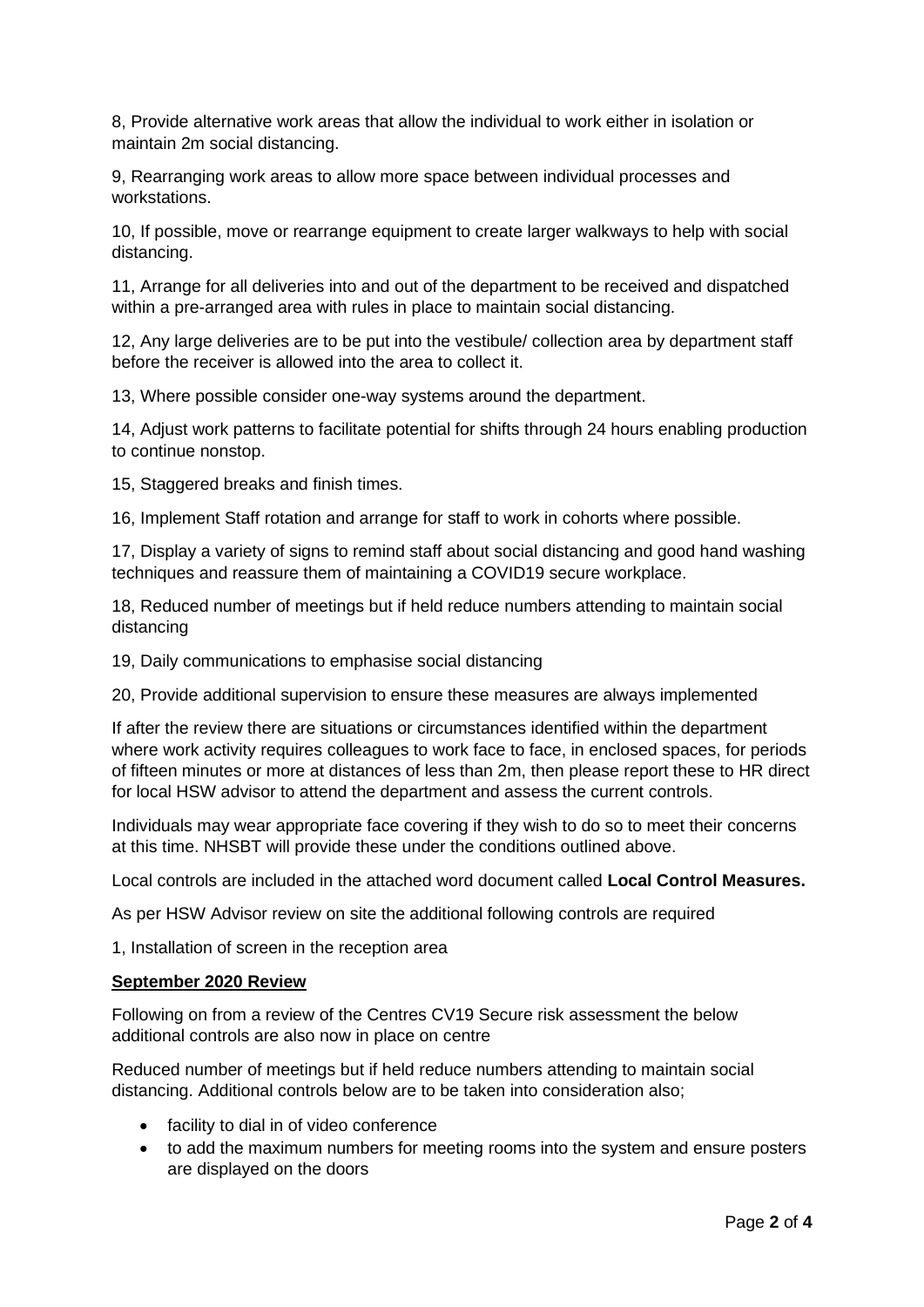- Estates & Facilities are to check with meeting room bookers to ensure correct capacity booked for the room required
- social distancing signage up within the room along with sit here stickers / layout requirements.
- Ventilation also needs to be considered in the size / capacity especially if no means to windows or external air conditioning.

Some departments on site have had a review with Health, Safety & Wellbeing and departmental CV19 secure risk assessment are in place. Those departments with individual CV19 secure risk assessment on site are as follows

- Hospital Services ID 26420
- $CMT ID 26780$
- Research ID 26356
- $\bullet$  TAS ID 27029

### **October 2020**

IPC Guidance has been updated and is attached to this risk assessment

### 26th October 2020

As part of our work to minimise the possible impact of coronavirus (COVID-19) infection, NHSBT are strengthening our alignment to the government's *Hands. Face. Space* campaign by adopting the following from Monday, 26 October within all NHSBT centres:

- Face coverings\* will be mandatory in areas of work where colleagues cannot socially distance effectively or do not have a Perspex screen between them. For any colleagues who cannot wear a face covering due to a health reason eg asthma, you are advised to speak to your line manager who should raise this with HR Direct and one of the Health and Wellbeing team will be in touch to carry out a risk assessment and help find a suitable solution. We do appreciate that some departments will need to identify areas where this is going to be implemented and risk assessments carried out in due course so not all departments will be in a position to adopt these change instantly.
- If you are required to work on site and require a face covering\*, our Facilities team will have a supply available on reception on a daily basis. Colleagues can also bring their own if they would prefer to do this.
- In all other areas of our buildings eg shared hallways, shared open plan office spaces, we encourage colleagues to support this campaign by wearing face coverings\*, but this is not mandatory. If you are using our canteen services you do not need to wear a mask when eating or drinking.
- If you are a remote worker and due to attend a site in the near future eg to have your laptop, hybrid upgraded, we encourage you to support our efforts by bringing a face covering with you and wearing on site.
- **All colleagues working on site should also continue to socially distance where possible and wash their hands on a regular basis**

The risk assessment for COVID-19 in our centres shows us to be a lower risk environment owing to our current control measures. We therefore do continue to consider our premises as COVID-19 secure workplaces.

\*In the context of COVID-19, a face covering is something which safely covers the nose and